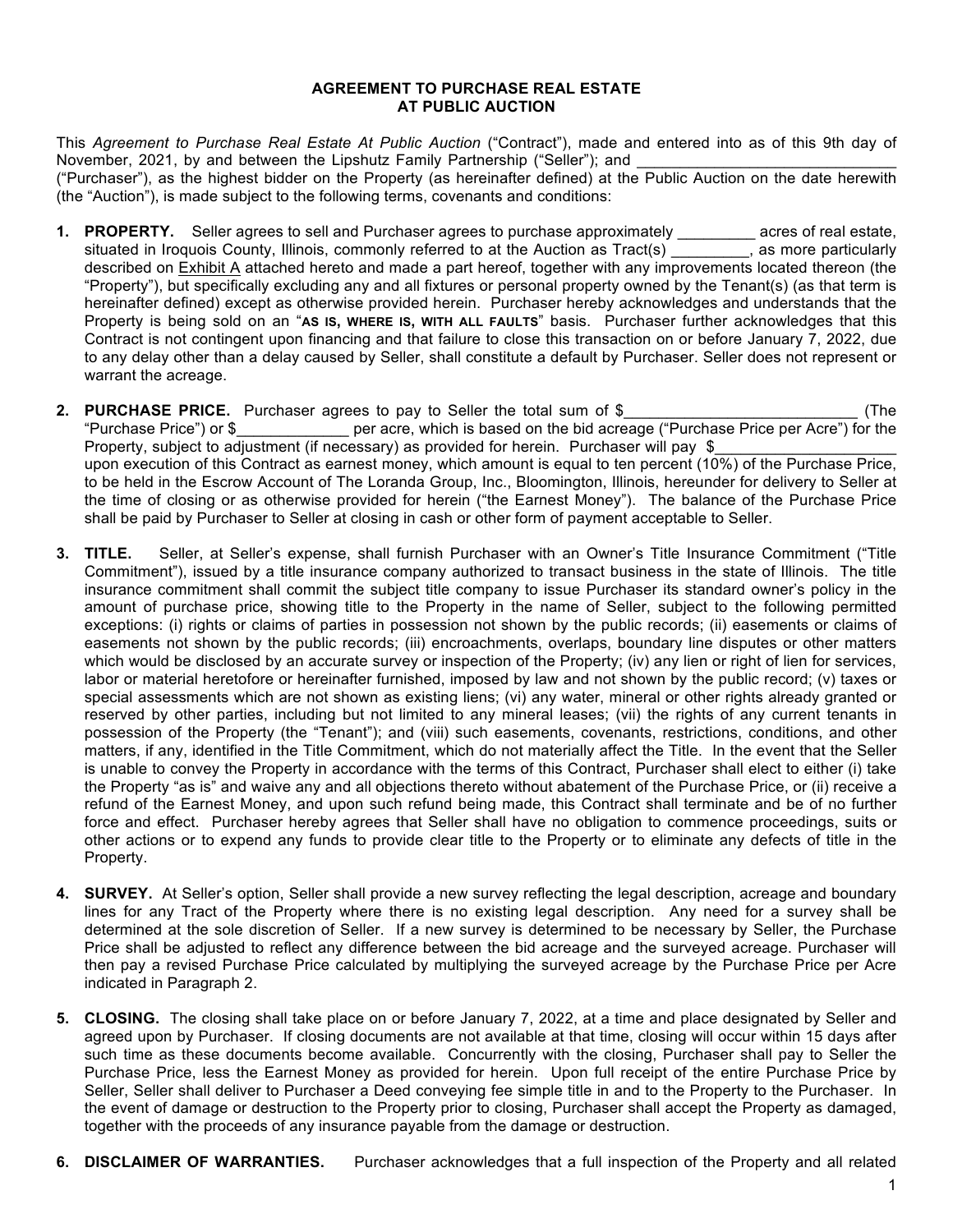information was made and, with respect to this Contract, that Purchaser is satisfied in all respects with the condition of the Property and all matters pertaining thereto. Purchaser accepts the Property "**AS IS, WHERE IS, WITH ALL FAULTS**" and in its present condition with Purchaser assuming risk thereof. Purchaser understands that Seller makes no warranty or representation of any kind, either express or implied or arising by operation of law, as to the condition, quality, environmental condition, serviceability or merchantability or fitness for a particular purpose of the Property or any portion thereof, and in no event shall Seller be liable for consequential damages. Purchaser is relying solely on its own independent inspections, investigations, inquiries, and all due diligence concerning the Property and the Auction. Purchaser acknowledges that Seller has not agreed to perform any work on or about the Property as a condition of Purchaser's purchase of the same. Purchaser understands that by entering into this Contract and agreeing to accept the Property and pertinent structures in an "**AS IS, WHERE IS, WITH ALL FAULTS**" condition, that Purchaser is buying the Property subject to any and all easements, leases, covenants, restrictions, and ditch/drainage assessments, whether or not of record. The disclaimer of warranties contained in this paragraph are continuing and shall survive the recording of the Deed of Conveyance from Seller to Purchaser.

- **7. MINERAL RIGHTS.** One hundred percent (100%) of the mineral rights owned by Seller with respect to the Property, if any, shall be conveyed to Purchaser at closing.
- **8. REAL ESTATE TAXES AND ASSESSMENTS.** Seller shall give Purchaser a credit at closing for the 2021 taxes payable in 2022, based upon the most recent ascertainable tax figures available at closing. Purchaser will assume and pay real estate taxes and drainage taxes/assessments due and payable in 2022 and all tax payments and drainage taxes/assessments thereafter. Any tax proration/allocation made at closing shall be final between the parties and shall not thereafter be adjusted.
- **9. INCOME.** All rent, government payments and other income derived from the property applicable to the crops grown in 2021, shall belong to Seller and/or the Seller's Tenant. All rent, government payments, and other income from the property applicable to the crops planted in 2022 shall belong to Purchaser and/or the Purchaser's Tenant.
- **10. POSSESSION.** Possession of the Property shall be given at closing.
- **11. TRANSFER DECLARATIONS, RECORDING FEES, AND CLOSING COSTS.** Seller and Purchaser agree to execute any real estate transfer declarations required by the State, county or municipality in which the Property is located. Seller shall pay the cost of revenue stamps, if applicable. Purchaser shall pay the charge for recording the Deed and all other closing costs not specifically provided for elsewhere in this Agreement.
- **12. LIABILITY OF ESCROW AGENT.** The parties acknowledge that any Escrow Agent hereunder is acting at their request and at their convenience. The Escrow Agent when acting in such capacity shall not be deemed to be the agent of either of the parties hereto and the Escrow Agent shall not be liable to either of the parties for any acts or omissions on its part unless taken or suffered in bad faith, in willful disregard of this Contract, or involving gross negligence. Seller and Purchaser shall, jointly and severally, indemnify, defend and hold Escrow Agent harmless from and against all costs, claims, and expenses, including reasonable attorneys' fees, incurred in connection with the performance of Escrow Agent's duties hereunder except with respect to acts or omissions taken or suffered by Escrow Agent in bad faith, in willful disregard of this Contract, or involving gross negligence on the part of the Escrow Agent. In no event shall the Escrow Agent be liable for unearned interest with respect to the earnest money deposit. The parties acknowledge and agree that the Escrow Agent will forward the earnest money deposit to the closing agent within 24 hours of the closing.
- **13. DEFAULT.** If Purchaser fails to perform any obligation imposed by this Contract, Seller may serve written notice of default upon Purchaser and if such default is not corrected within ten (10) days thereafter, at the option of the Seller, this Contract shall terminate and the Seller shall be entitled to payment of the earnest money paid hereunder as liquidated damages for Seller's lost opportunity to sell the Property elsewhere. In the event of a default by Purchaser, Seller shall, in lieu of terminating this Agreement, also have all rights and remedies available at law or equity, including the right to require Purchaser to specifically perform Purchaser's obligations hereunder. If, in the event of failure of Seller to perform the obligations imposed by this Contract, because of environmental or title related issues, Purchaser's sole remedy hereunder is to terminate this Contract and receive a refund of the earnest money upon similar notice served upon Seller and similar expiration of time period. If, in the event of failure of Seller to perform the obligations imposed by this Contract, because of reasons other than environmental or title related issues, then Purchaser shall have all rights and remedies available at law or equity. The Escrow Agent, upon receiving an affidavit from the non-defaulting party stating that this Contract has been terminated as provided herein, shall be entitled to rely upon such affidavit and shall deliver the earnest money to the non-defaulting party. Default by either party shall entitle the other party to court costs and reasonable attorneys' fees incurred in enforcing the provisions of this Contract. The service of the written notice provided for in this paragraph shall be made by personal delivery to any party signing as Purchaser or by mailing the written notice to any party signing as Purchaser, at the address of the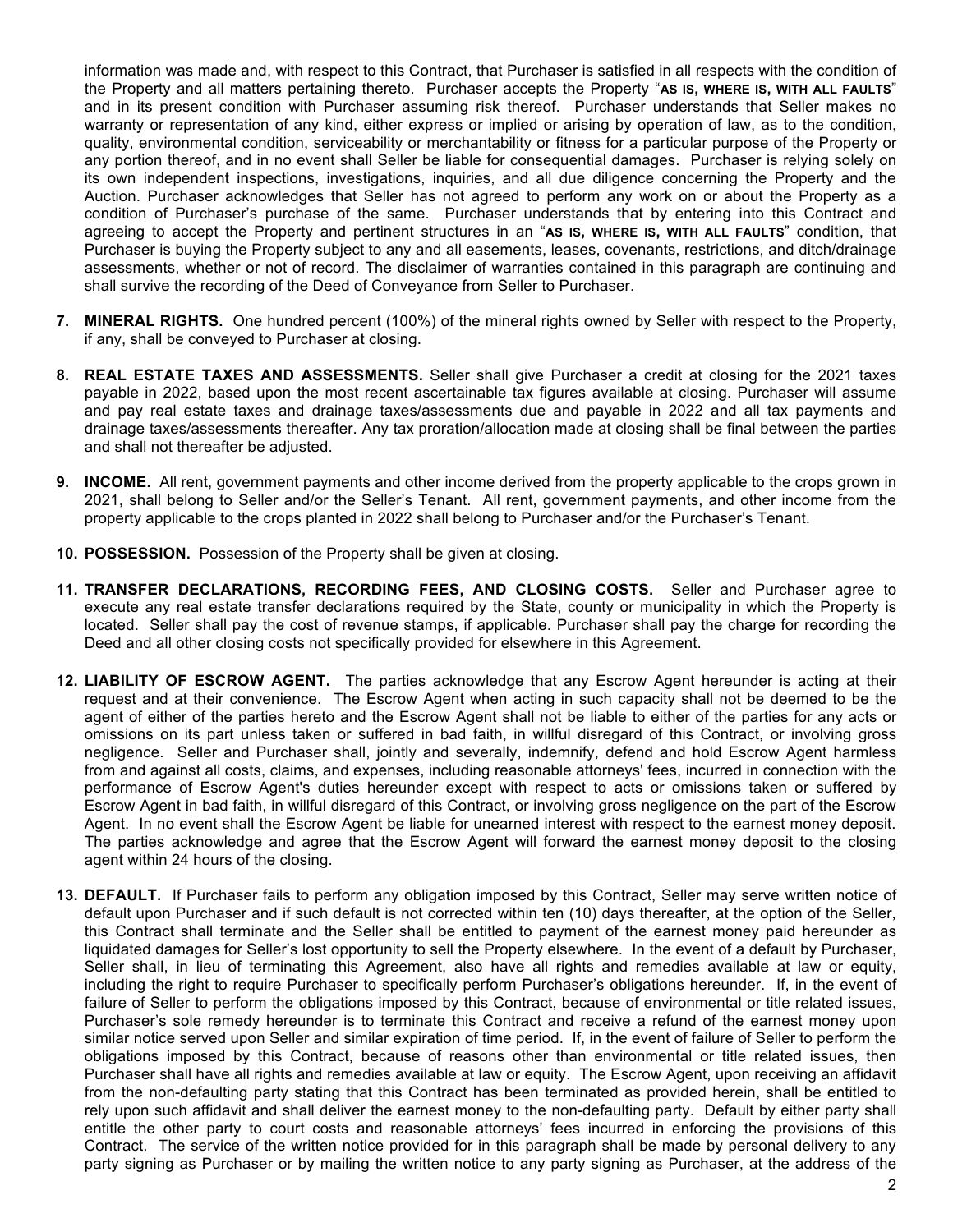Purchaser shown on this Contract, which mailing shall be by certified mail with the United States mail receipt to be the date of delivery.

- **14. ENTIRE AGREEMENT.** This Contract contains the entire agreement of the parties and no representations, warranties or agreements have been made by either of the parties except as set forth in this Contract.
- **15. HEIRS, SUCCESSORS AND ASSIGNS.** This Contract shall inure to the benefit of and shall be binding upon the parties hereto and their respective heirs, successors, and permitted assigns, provided, however, that Purchaser may not assign its rights or obligations hereunder without the prior written consent of the Seller, which consent will not be unreasonably withheld.
- **16. TIME IS OF THE ESSENCE.** The time for performance of the obligations of the parties is of the essence of this Contract.
- **17. JURISDICTION.** This Contract shall be constructed in accordance with the laws of the State of Illinois. Any provision of this Contract which is unenforceable or invalid, or the inclusion of which would affect the validity, legality, or enforcement of this Contract shall be of no effect, but all the remaining provisions of the Contract shall remain in full force and effect.
- **18. ENVIRONMENTAL AND OTHER DISCLOSURES.** The Purchaser acknowledges that the Seller has not made, will not make and hereby disclaims any and all representations and warranties concerning the environmental condition of the Property.
- **19. PROVISIONS RELATING SPECIALLY TO SELLER/TRUST/TRUSTEES/CO-TRUSTEES/SETTLOR AND THEIR RESPECTIVE SPECIAL CIRCUMSTANCES.**Each fiduciary comprising Seller executes his instrument only in its representative capacity and shall not be bound or obligated hereunder except in such capacity. Purchaser acknowledges and agrees that this Agreement is made by such fiduciaries solely in their fiduciary capacity as described in the signatures affixed hereto, and that such fiduciaries shall not be liable for any breach or any failure to perform any obligation under this Agreement except from assets held in the fiduciary capacity described.
- **20. SELLING AGENT.** This agreement is solely between Purchaser and Seller. The auctioneer(s)/broker(s)/sales agent(s) or any attorney or attorneys for the Seller shall not be liable for any existing or arising defects or deficiencies in the Property, improvements or other appurtenant structures thereon, nor for any information provided to the Purchaser from sources deemed reliable. The Purchaser acknowledges that it has conducted its own independent investigations, inspections, inquiries and due diligence concerning the Property. The Loranda Group, Inc. (the "Auction Company") and its licensed representatives are exclusively designated agents for the Seller and not the Purchaser/Buyer.
- **21. AUCTION/SALES FEE.** The parties agree that no real estate commission/sales/auction fee is due any party in regard to this transaction other than the Auction Company, which Seller has agreed to pay. Each party agrees to indemnify the other and hold it harmless in respect to any commissions, fees, judgments, or expenses of any nature or kind which it may become liable to pay by reason of any claims by or on behalf of brokers, finders, or agents employed by the other party in connection with the transaction contemplated by this contract, or any litigation or similar proceeding arising from such claims. Each party represents to the other that, other than as stated herein, there is no valid basis for such claims.
- **22. STRICT CONSTRUCTION.** The language used in this Contract shall be deemed to be the language approved by all parties hereto to express their mutual intent and no rule of strict construction shall be applied against either party.
- **23. BINDING.** This contract shall not be binding on Seller unless executed by a duly authorized representative of Seller within 24 hours after all auction bidding has been completed.
- **24. COUNTERPARTS AND FACSIMILE SIGNATURE.** This contract may be executed only by Seller by facsimile signature, which shall be binding upon Seller, and in counterparts by the parties hereto, each of which shall be deemed an original and all of which shall constitute a single agreement among the parties.
- **25. JOINT AND SEVERAL OBLIGATIONS.** If more than one person signs this contract as the "Purchaser", the obligations of such persons hereunder are joint and several.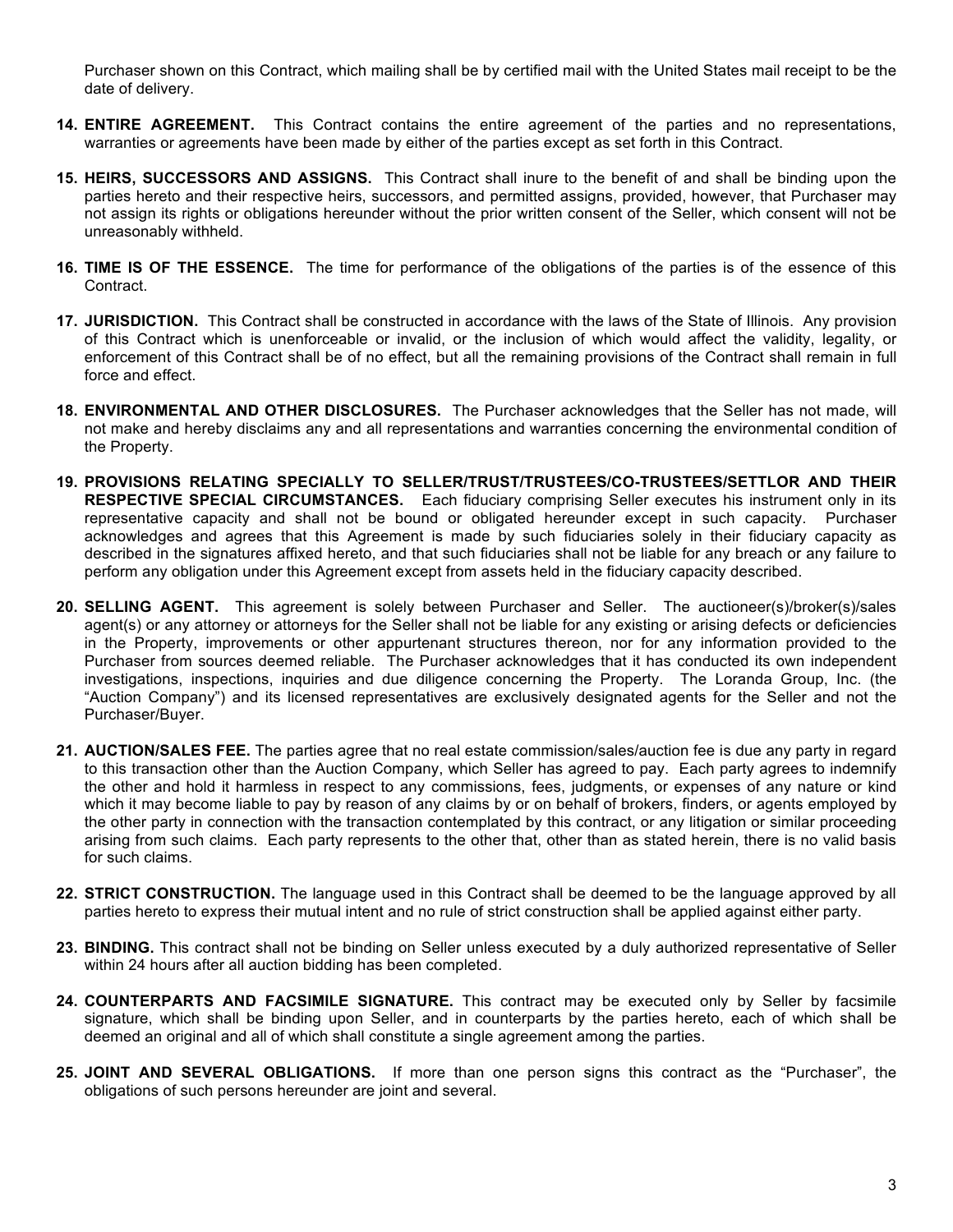IN WITNESS WHEREOF, the parties have executed this Contract in two counterparts, each of which shall be deemed an original instrument, as of the day, month and year first above written.

| <b>SELLER:</b> The Lipshutz Family Partnership                                                                                                                                                                                       |                        |  |
|--------------------------------------------------------------------------------------------------------------------------------------------------------------------------------------------------------------------------------------|------------------------|--|
| Signature                                                                                                                                                                                                                            | Signature              |  |
| Date: <u>contract and contract and contract and contract and contract and contract and contract and contract and contract and contract and contract and contract and contract and contract and contract and contract and contrac</u> |                        |  |
| Signature                                                                                                                                                                                                                            | Signature              |  |
|                                                                                                                                                                                                                                      | Date: November 9, 2021 |  |
| Signature                                                                                                                                                                                                                            |                        |  |
|                                                                                                                                                                                                                                      |                        |  |
|                                                                                                                                                                                                                                      |                        |  |
|                                                                                                                                                                                                                                      |                        |  |